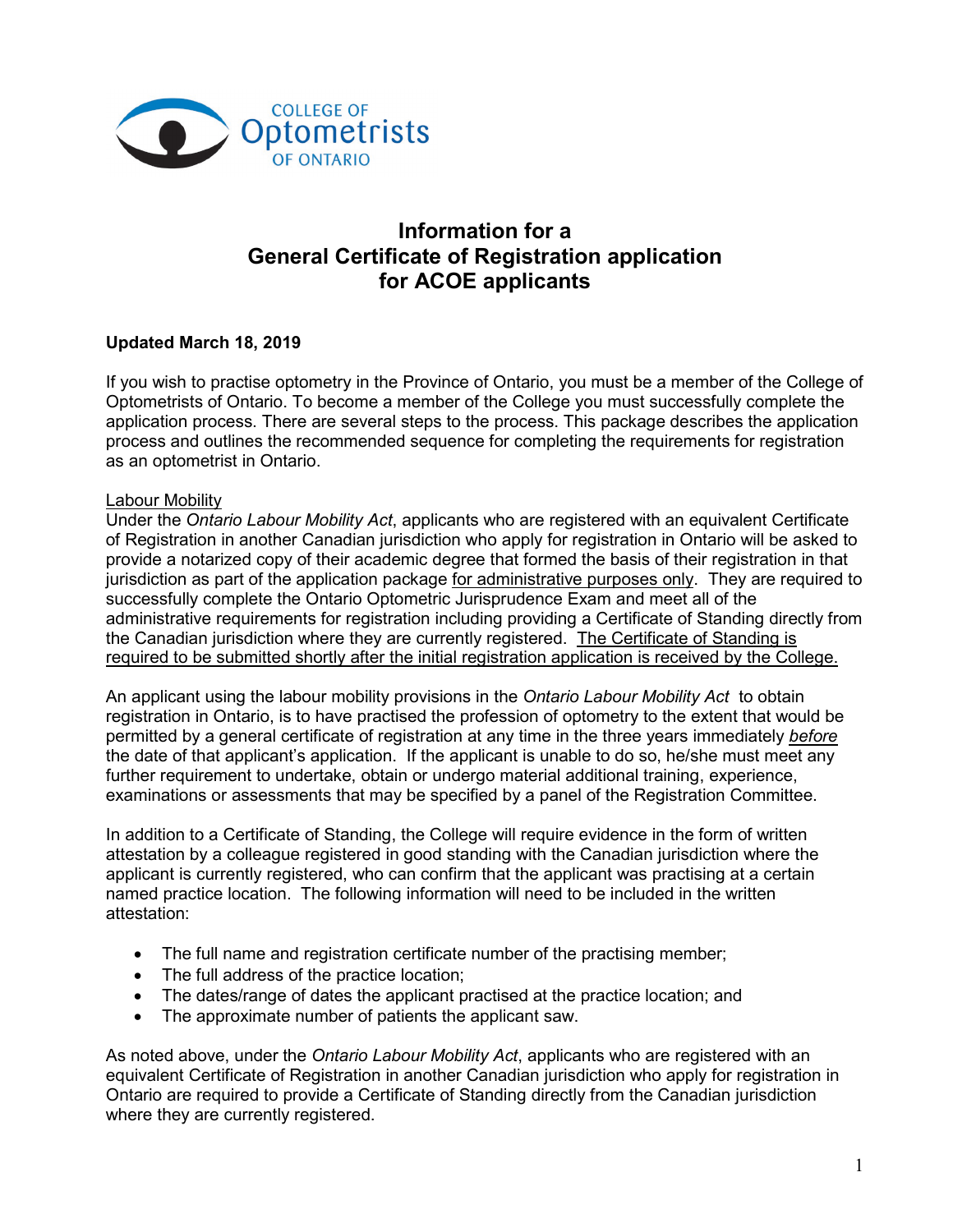In general, the application process is as follows:

#### **Meet the Academic Requirement (Updated on February 24, 2017)**

As of January 1, 2017, new applicants for registration must be certified to prescribe therapeutic drugs (or TPA-certified) prior to making their application to the College. This includes those applying for registration in Ontario under labour mobility provisions. Applicants presently in the system would be accepted under the current requirements.

Applicants must successfully complete a recognized/approved academic program. This includes the program at the University of Waterloo School of Optometry and Vision Science (UWSO) and all programs accredited by the Accreditation Council on Optometric Education (ACOE). All of the ACOE accredited programs are in North America.

Applicants for registration in Ontario will be asked to provide a notarized copy of their Doctor of Optometry degree certificate as part of the application package.

Those applying under the labour mobility provisions need to refer to the Labour Mobility section above.

## **Submit an Application Form**

To complete your application form:

- $\circ$  print or type all of your answers;
- $\circ$  answer all of the questions that pertain to you;
- $\circ$  provide the College with all the requested documents;
- o sign your application and have it witnessed; and
- $\circ$  submit your completed application form, all required documents and a cheque for the application fee made payable to the College of Optometrists of Ontario. The application fee is \$474.60 including 13% HST. This includes the fee for writing the Ontario Optometric Jurisprudence Examination.

If your form is complete and the required documentation has been received, you will be informed that you are eligible to sit the Ontario Jurisprudence Examination administered by the College.

#### **Write Your Examinations (Updated on March 18, 2019)**

The College has approved the following entry-to-practice exams:

- A) the Canadian Assessment of Competence in Optometry (CACO); or
- B) the Optometry Examining Board of Canada (OEBC) written exam and OSCE; or
- C) National Board of Examiners in Optometry (NBEO) Exam (Parts I, II, and III all to be successfully challenged after January 18, 2019)

The [OEBC](http://www.ceo-eco.org/index.php?option=com_content&view=article&id=182) written exam and OSCE replaces the [CACO](http://www.ceo-eco.org/index.php?option=com_content&view=article&id=260&Itemid=235&lang=en) as the Canadian standard assessment by which competence is verified.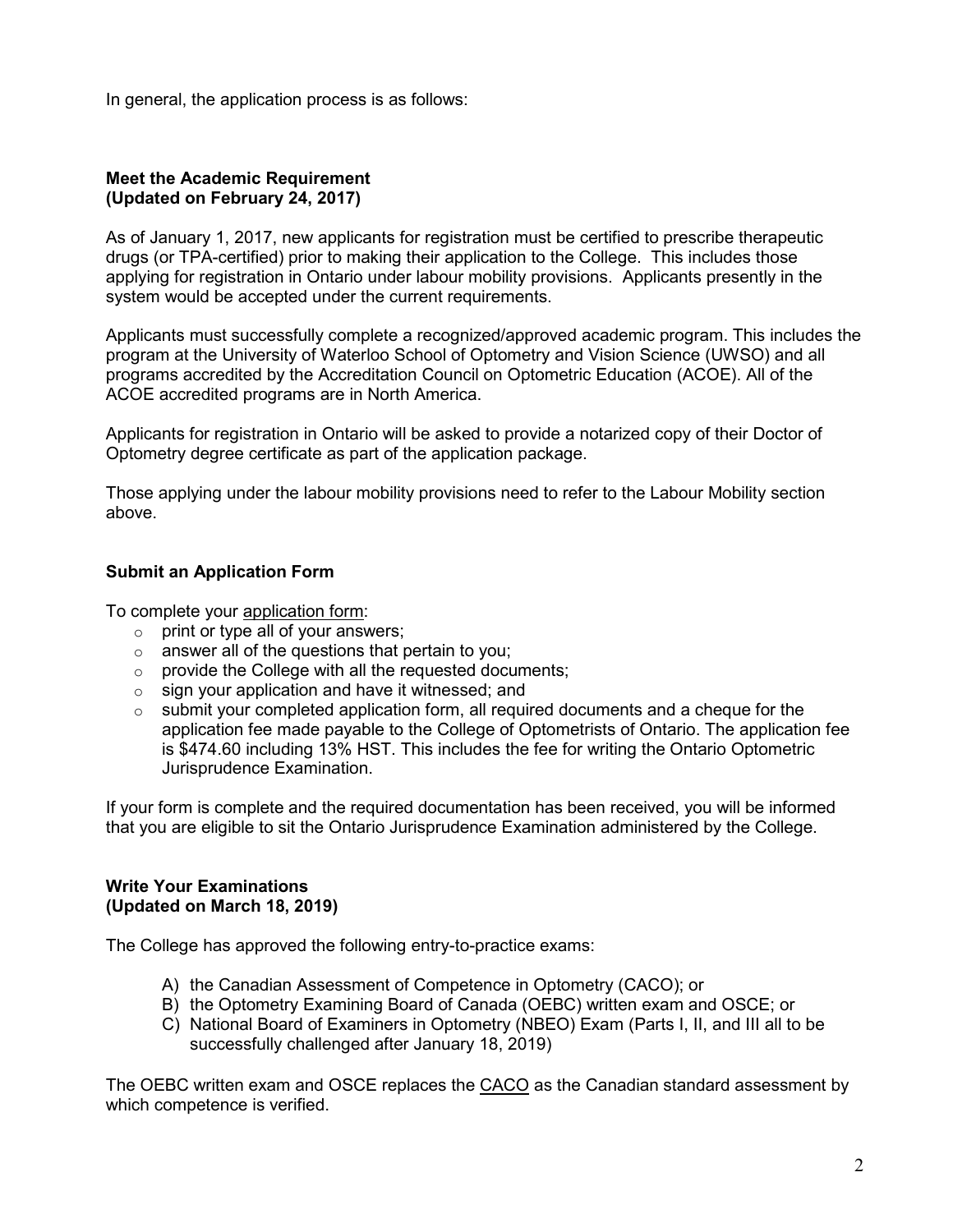Contact the Optometry [Examining Board of Canada \(OEBC\)](http://www.ceo-eco.org/index.php?option=com_content&view=article&id=182) for an application to sit the [OEBC](http://www.ceo-eco.org/index.php?option=com_content&view=article&id=182) written exam and OSCE:

Optometry Examining Board of Canada 37 Sandiford Drive, Suite 403, Stouffville, ON L4A 3Z2 Phone: (905) 642-1373 Email: exams@oebc.ca

Detailed information about the format and content of the exam is available on the OEBC website: [http://www.oebc.ca.](http://www.oebc.ca/) After the exam, OEBC will send you one original report of your exam results. Either obtain a notarized copy of the original report or take a photocopy for your records and send the original report directly to the College of Optometrists of Ontario. It is your responsibility to submit this information to the College.

Contact the National Board of Examiners in Optometry (NBEO) for an application to sit for the NBEO Exam:

National Board of Examiners in Optometry 200 S. College Street, #2010, Charlotte, NC 28202, USA Phone: 800-969-EXAM Email: [nbeo@optometry.org](mailto:nbeo@optometry.org)

#### Ontario Optometric Jurisprudence Examination

The College will send you study material for the Ontario Optometric Jurisprudence Examination not less than four weeks before the date of your exam. The exam is administered six times annually. Two administrations, one in the spring and one in the fall, are accompanied by a one-day seminar; the other four administrations are offered without the seminar. You may attend a seminar session even if you plan to take the exam at a later date. Please note that the registration dates and deadlines for each seminar and/or exam administration are posted on the College's website under Calendar of Events [\(www.collegeoptom.on.ca\)](http://www.collegeoptom.on.ca/). Late registration for a seminar or exam is subject to a late fee. You must register for an exam date in advance. **Applicants attending a seminar session will not be permitted to write the exam the following day unless they have registered to do so in advance.**

When the College receives your application form, you will be automatically registered for the next administration of the jurisprudence exam or your chosen administration. All jurisprudence exam and seminar dates are posted on the home page of our website [\(www.collegeoptom.on.ca\)](http://www.collegeoptom.on.ca/). If you wish to take the jurisprudence exam at a later date, you may submit a request to register for the date of your choice. Please note that even though your application for registration may be open for a maximum of 24 months, **the Ontario Optometric Jurisprudence Examination must be successfully completed within 12 months of your application being received by the College.**  Please refer to study material available on the College's website under the Resources tab.

### **Submit Additional Documents**

CPIC Vulnerable Sector (VS) Check (Updated February 18, 2016)

One of the requirements of registration as an optometrist in Ontario is that the applicant must not have been found guilty in relation to a criminal offence in any jurisdiction, or an offence under the *Criminal Code* (Canada), the *Controlled Drugs and Substances Act* (Canada) and *the Food and Drugs Act* (Canada).

To provide evidence that an applicant has met this requirement, each applicant must provide a CPIC Vulnerable Sector (VS) check as part of the registration process from the respective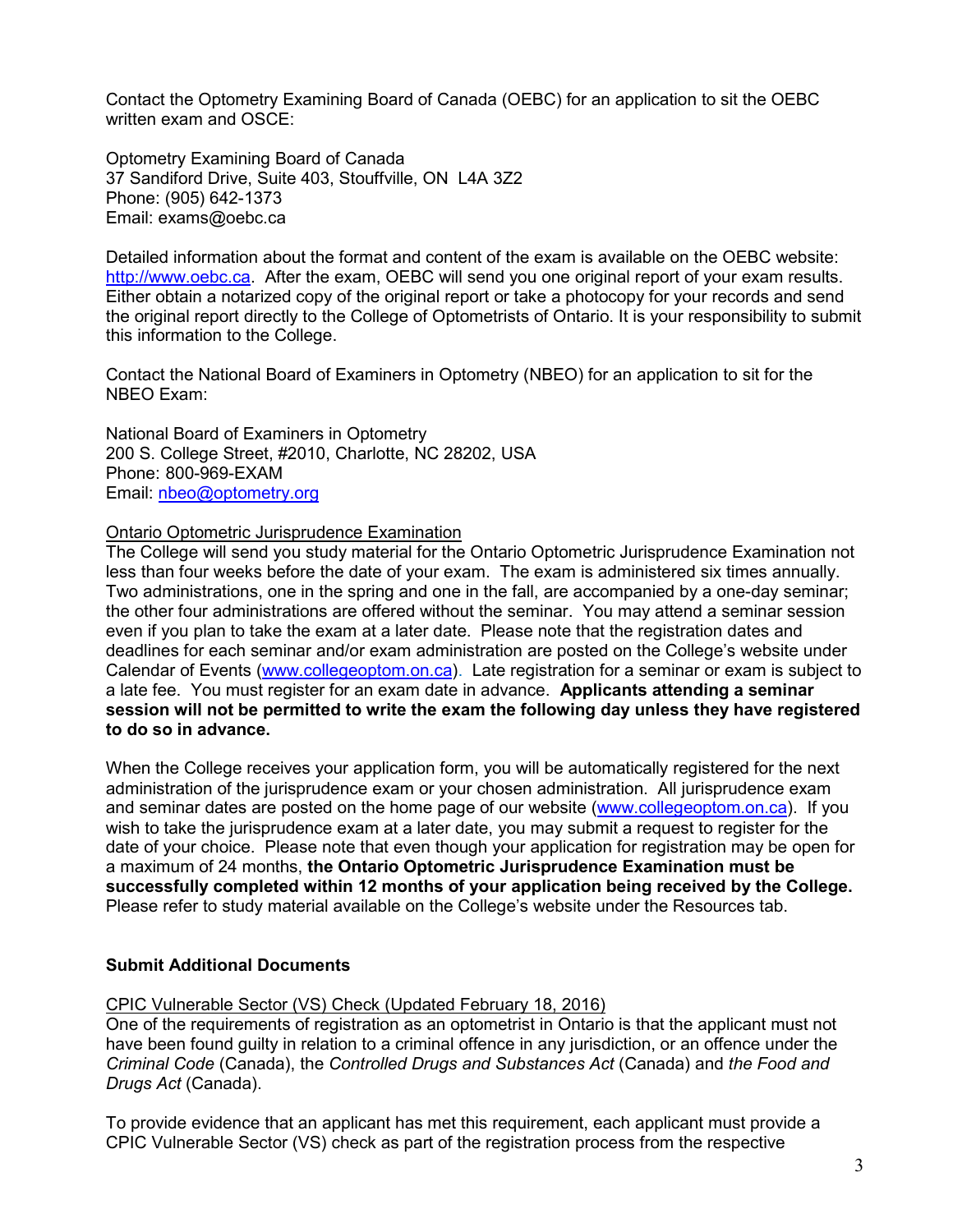jurisdiction in Canada in addition to the jurisdiction (s) in which they practised in the past. This process verifies whether an individual has a criminal record, as well as any record suspensions for sexual offences and local police records for information relevant to the VS check. The information that can be legally disclosed is provided to the applicant. The results of a CPIC VS check must be dated within six months of the applicant becoming registered. If the applicant does not become registered within six months of the date the CPIC VS check results were issued by the police, the applicant will be required to submit an updated CPIC VS check.

#### Citizenship/Permanent Resident Status/authorization to practise

If you are a Canadian citizen, have a photocopy of one of the following pieces of identification notarized and submit it with your application form: Birth Certificate, Canadian Passport or Citizenship Identification Card. If you have Permanent Resident Status or authorization to practise optometry under the *Immigration and Refugee Protection Act*, have a photocopy of your Permanent Resident Status or authorization notarized and submit it with your application form. This document must be valid in order for your Certificate of Registration to be issued and activated.

## Certificate or Letter of Standing

If you have ever been licensed or registered to practise optometry or any other regulated health profession anywhere outside Ontario, arrange for the licensing body where you practised to complete a Certificate (or Letter) of Standing outlining your current status in that jurisdiction. A Certificate of Standing form is available from the College or on the College website (under Resources/Forms). The Certificate of Standing must be dated no more than six months before your Certificate of Registration is issued.

## **Pay the Membership Fee**

The membership year runs from January 1 through December 31. New registrants pay a pro-rated fee for the year in which they become registered.

## **The Registration Decision and Appeals**

Initially, the Registrar considers each application for registration. The applicant is issued a Certificate of Registration if the Registrar is satisfied that all of the registration requirements have been met. If the Registrar has doubts about whether or not the applicant meets the requirements for registration, or if the Registrar intends to refuse the application or to attach terms, conditions or limitations to the Certificate of Registration, the application is referred to the Registration Committee. The applicant has the right to submit a written submission for the Committee's consideration with respect to their application.

If the applicant is not satisfied with the Registration Committee's decision, he or she may request an appeal of the decision before the Health Professions Appeal and Review Board in the form of either an oral hearing or a document review. The Board's decision may be further appealed to the Divisional Court.

#### **Application Timelines (Updated on March 18, 2019)**

It is a policy of the College that an application for registration may remain open at the College for a maximum of 24 months.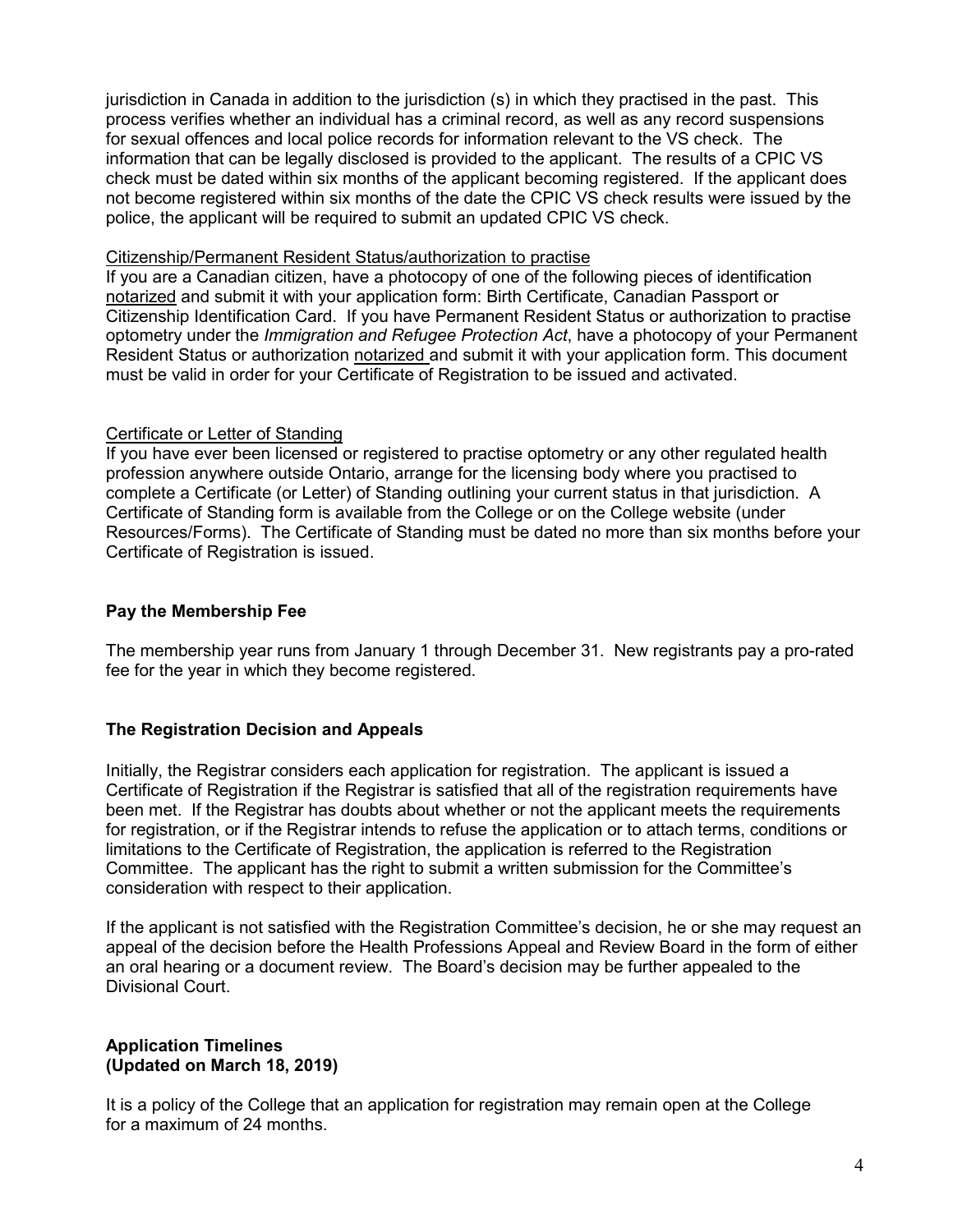Although applicants have up to 24 months to complete their application, the following timelines must be adhered to when submitting documents to the College:

| CPIC Vulnerable Sector (VS) Check         | Dated a maximum of six months before<br>Certificate of Registration is issued. |
|-------------------------------------------|--------------------------------------------------------------------------------|
| Certificate of Standing                   | Dated a maximum of six months before                                           |
| (if required)                             | Certificate of Registration is issued.                                         |
| If not a Canadian citizen: permanent      | Valid at the time the Certificate of                                           |
| residency or authorization under the      | Registration is issued.                                                        |
| Immigration Act to engage in the          |                                                                                |
| practice of optometry                     |                                                                                |
| Ontario Optometric Jurisprudence          | Successfully completed within one year of                                      |
| Exam                                      | applying for registration. Please note: the                                    |
|                                           | Ontario Optometric Jurisprudence Exam is                                       |
|                                           | administered only by the College of                                            |
|                                           | Optometrists of Ontario.                                                       |
| Canadian Assessment of Competence in      | Successfully completed within three years of                                   |
| Optometry (CACO)/ OEBC written exam       | applying for registration (otherwise additional                                |
| and OSCE/National Board of Examiners      | requirements must be met)                                                      |
| in Optometry (NBEO) Exam (Parts I, II,    |                                                                                |
| and III all to be successfully challenged |                                                                                |
| after January 18, 2019)                   |                                                                                |
|                                           |                                                                                |

If an application is still incomplete twenty-one months after the form was initially received by the College, the applicant will be sent a letter reminding them that they have three months to complete the application before it expires.

The two-year application period automatically ends when an applicant has successfully completed the requirements for registration. In other words, if an applicant completed all the requirements for registration in only 8 months, they may not wait 16 months (for a total of two years) to register. The two-year timeline is provided only to give applicants adequate time to complete the registration requirements, not to allow successful applicants to delay the date they register.

A complete application is immediately forwarded to the Registrar. If the Registrar proposes to issue a certificate of registration, the applicant will be notified that his or her application has been successful and that their registration must be activated within 30 days by paying a prorated fee for the registration year or the applicant risks having his or her application terminated. An applicant who wishes to pursue registration with the College but whose original application has been terminated for non-activation must submit a new application for registration.

At the time of your registration, you will be asked to submit a Report Upon Entering Practice with information about your practice location(s) and to provide proof of professional liability insurance**.** If you do not intend to practice immediately, you may become registered but you will not be able to begin practising until you have submitted proof of professional liability insurance coverage and provided the information about your practice location(s) to the Registrar with a **Starting Date** on your Report Upon Entering Practice which is the date that you will officially be allowed to practise at that location as long as the College has received confirmation of your valid liability insurance coverage and has notified you accordingly .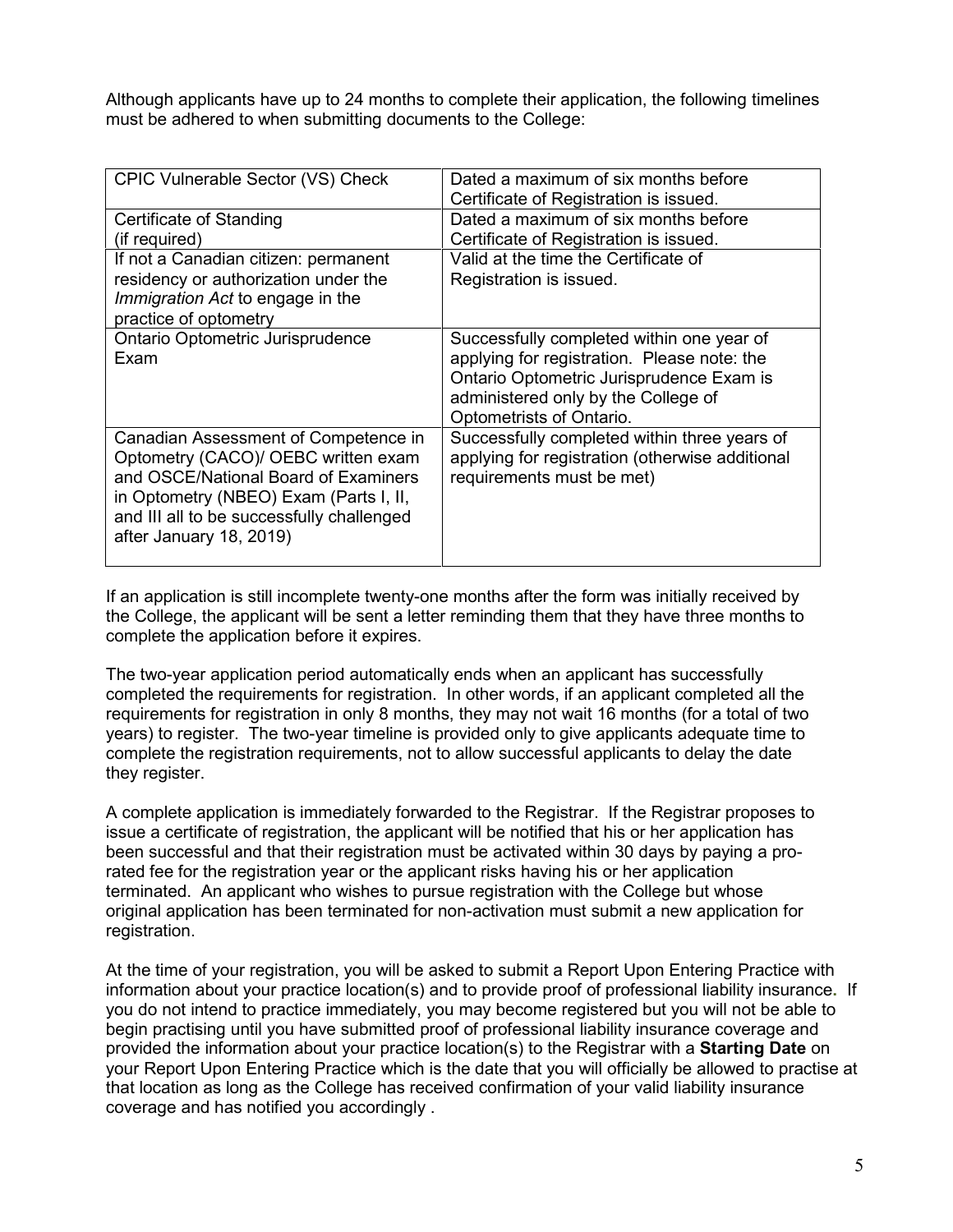### **Application Checklist (Updated on March 18, 2019)**

This checklist identifies a number of documents that must be notarized before they are submitted to the College with an application. A notarized copy of a document is one that has been reviewed by a Notary Public who has stamped the copy with his/her seal and then signed and dated it.

- $\circ$  Provide the College with contact information for the location to which you would like all of your mail to be sent. If your address changes, the College must be informed. The College is not responsible for any failure to communicate with you as a result of an unreported address change.
- $\circ$  Have a passport photo (taken within the last six months) notarized.
- o Have all the photocopies of your degrees, certificates and fellowships notarized.
- $\circ$  If you are a Canadian citizen, have a photocopy of one of the following pieces of identification notarized and submit it with your application form: Birth Certificate, Canadian Passport or Citizenship Identification Card.
- $\circ$  If you have Permanent Resident Status or authorization to practice optometry under the *Immigration and Refugee Protection Act*, have a photocopy of your Permanent Resident Status or authorization notarized. This document must be valid in order for your Certificate of Registration to be issued and activated.
- $\circ$  If you have already successfully completed the CACO/OEBC written exam and OSCE/NBEO Exam but did not apply to Ontario at that time, have a photocopy of your CACO/OEBC written exam and OSCE/NBEO Exam results notarized.
- $\circ$  If you have ever been licensed or registered to practise optometry or any other regulated health profession, arrange for the licensing body where you practised to send the College a Certificate of Standing Certificate of Standing outlining your current status in that jurisdiction. A Certificate of Standing form is available from the College or on the College website (under Resources/Forms). The Certificate of Standing must be dated no more than six months before your Certificate of Registration is issued.
- $\circ$  Arrange to have a current CPIC Vulnerable Sector (VS) check submitted to the College. If you do not become registered within six months of the date the CPIC Vulnerable Sector (VS) check results were issued by the police, you will be required to submit an updated CPIC Vulnerable Sector (VS) check.
- $\circ$  Fill out your application form completely and accurately, sign it and have it witnessed. Upon successful completion of the application process, you will be asked to confirm the accuracy of the information provided in your application form. If you provide the College with false or misleading information on your application, you will be deemed not to have satisfied the requirements for registration.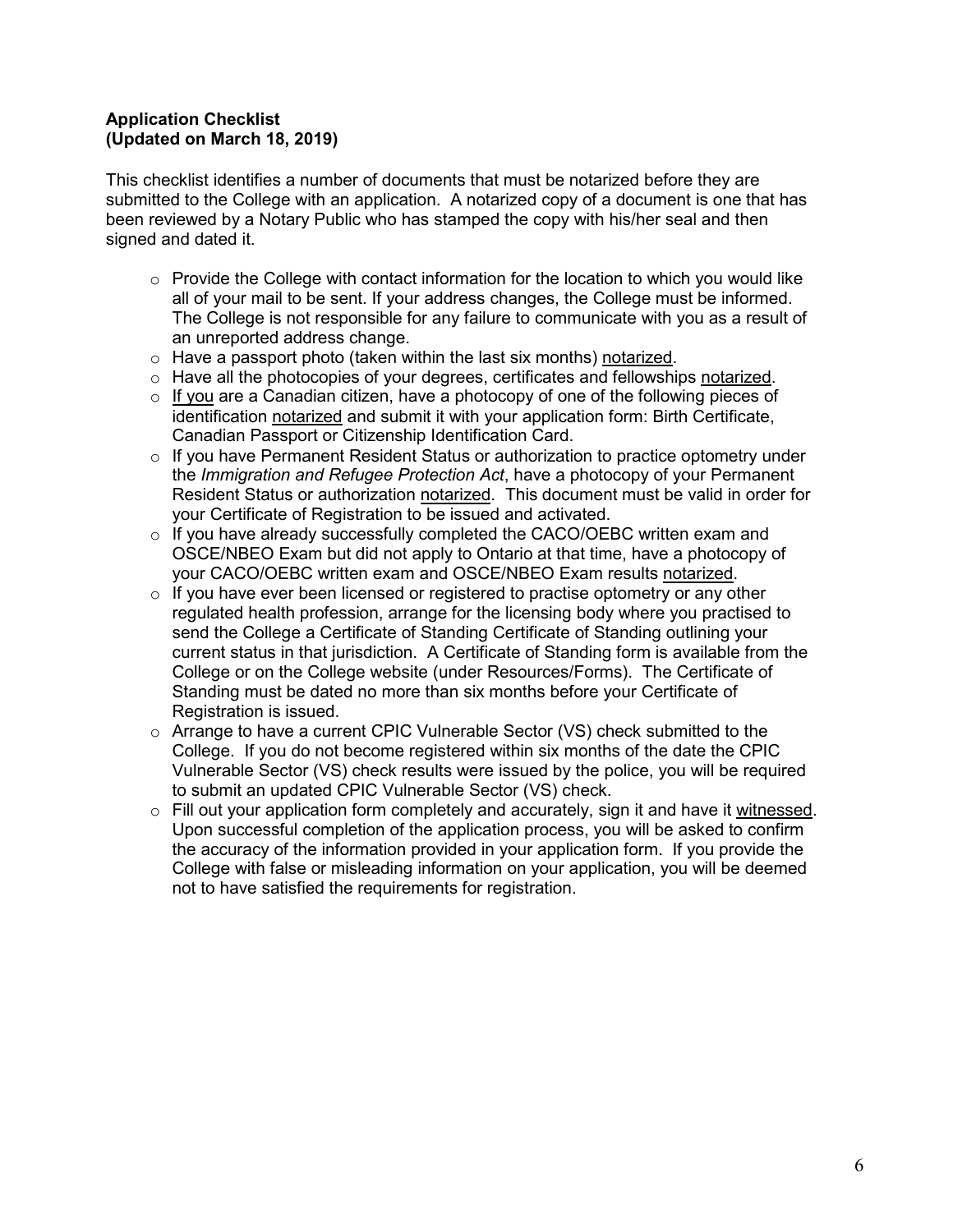# **Registration Requirements for a General Certificate of Registration**

Please refer to the consolidated *Registration Regulation* (O.Reg. 237/93) as amended.

[http://www.e-laws.gov.on.ca/html/regs/english/elaws\\_regs\\_930837\\_e.htm](http://www.e-laws.gov.on.ca/html/regs/english/elaws_regs_930837_e.htm)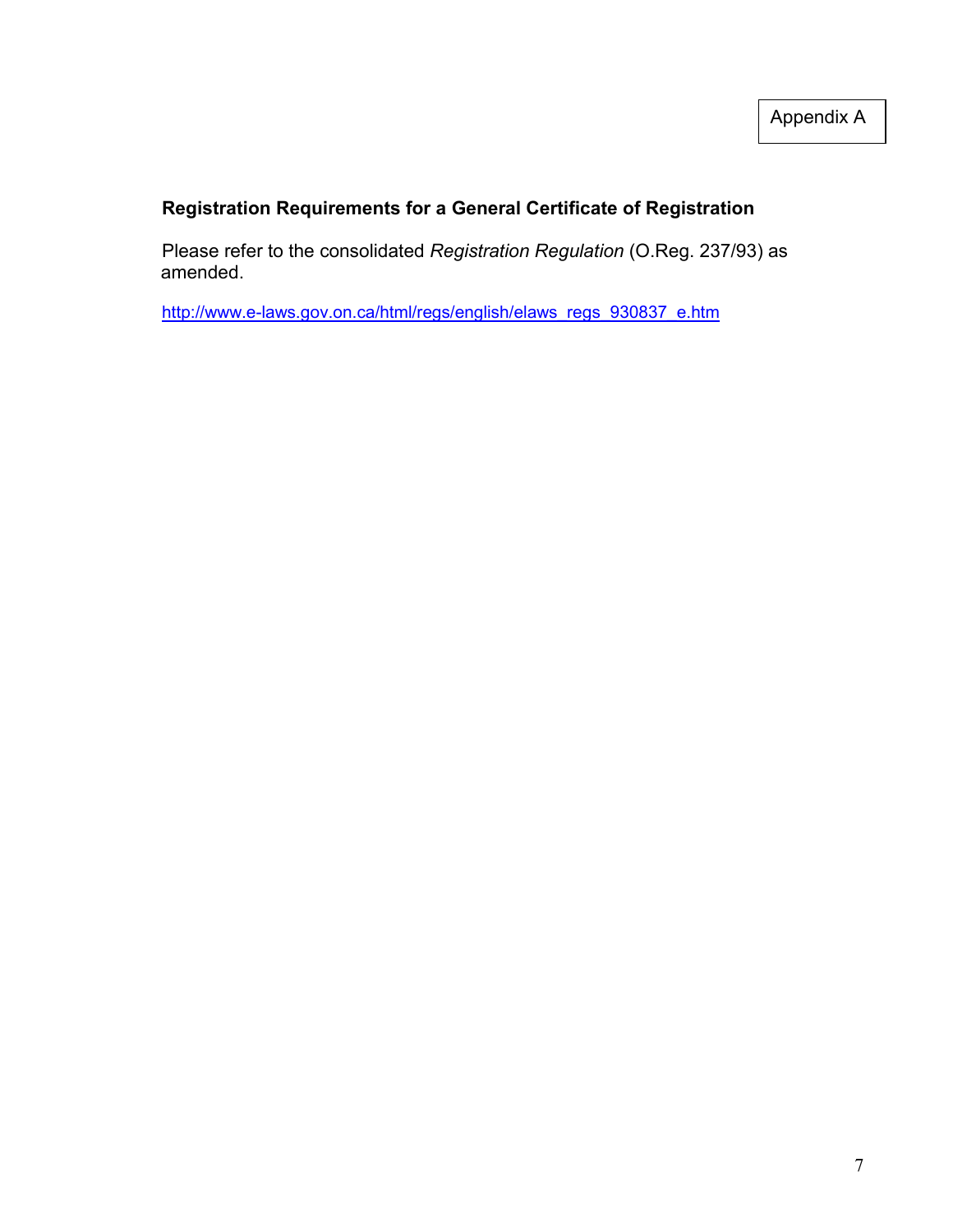## **Submitting Documents Required for Registration (Updated on March 18, 2019)**

It is a policy of the Registration Committee that an application for registration may remain open at the College for a maximum of 24 months as long as the Ontario Optometric Jurisprudence Exam is successfully completed within one year of applying for registration with the College. No applicant may have more than one valid application for registration open with the College at any one time.

You are reminded that, although you have a maximum of 24 months to complete your application, additional timelines related to submitting your application documents to the College are as follows:

| No.            | <b>Registration Document</b>                                                                                                                                                                                                                                                             | <b>Submitting the Document</b>                                                                                                                                                                                                                                                                                                                                                                                                                                                 |
|----------------|------------------------------------------------------------------------------------------------------------------------------------------------------------------------------------------------------------------------------------------------------------------------------------------|--------------------------------------------------------------------------------------------------------------------------------------------------------------------------------------------------------------------------------------------------------------------------------------------------------------------------------------------------------------------------------------------------------------------------------------------------------------------------------|
| $\mathbf{1}$   | Application Form and Fee                                                                                                                                                                                                                                                                 | Mail your completed application form and fee to<br>the College. Answer all questions and be sure to<br>have your photo notarized and the application<br>form witnessed.                                                                                                                                                                                                                                                                                                        |
| $\overline{2}$ | Diploma(s)/Degree(s)                                                                                                                                                                                                                                                                     | Send notarized copies of your diploma(s)/<br>degree(s) as soon as they are available.                                                                                                                                                                                                                                                                                                                                                                                          |
| 3              | Ontario Optometric Jurisprudence<br><b>Exam Results</b>                                                                                                                                                                                                                                  | Only the College of Optometrists of Ontario<br>administers the Ontario Optometric Jurisprudence<br>Exam. Following the Jurisprudence Exam sitting,<br>the College will notify you of your results on a<br>'pass' or 'fail' basis and put a copy with your<br>application for registration. You must successfully<br>complete this exam within one year of applying for<br>registration otherwise you will be required to<br>submit a new application form and application fee. |
| 4              | <b>Canadian Assessment of Competence</b><br>in Optometry (CACO)/ Optometry<br>Examining Board of Canada (OEBC)<br>written exam and OSCE/National<br>Board of Examiners in Optometry<br>(NBEO) Exam (Parts I, II, and III all to<br>be successfully challenged after<br>January 18, 2019) | Following the CACO/OEBC written exam and<br>OSCE/NBEO Exam sitting, exam results are sent<br>directly to each applicant. It is your responsibility<br>to submit an official copy to the College. If you<br>have successfully completed the CACO/OEBC<br>written exam and OSCE/NBEO Exam before<br>applying for registration in Ontario, you must<br>submit a notarized copy of your results.                                                                                   |
| 5              | CPIC Vulnerable Sector (VS) Check                                                                                                                                                                                                                                                        | An official CPIC Vulnerable Sector (VS) check<br>must be sent to the College and must be dated no<br>more than six months before your Certificate of<br>Registration is issued and activated.                                                                                                                                                                                                                                                                                  |
| 6              | <b>Certificate of Standing</b><br>(if required)                                                                                                                                                                                                                                          | A Certificate of Standing must be sent to the<br>College directly from the issuing body and must<br>be dated no more than six months before your<br>Certificate of Registration is issued and activated.<br>A Certificate of Standing form is available from the<br>College or on the College website (under<br>Resources/Forms).                                                                                                                                              |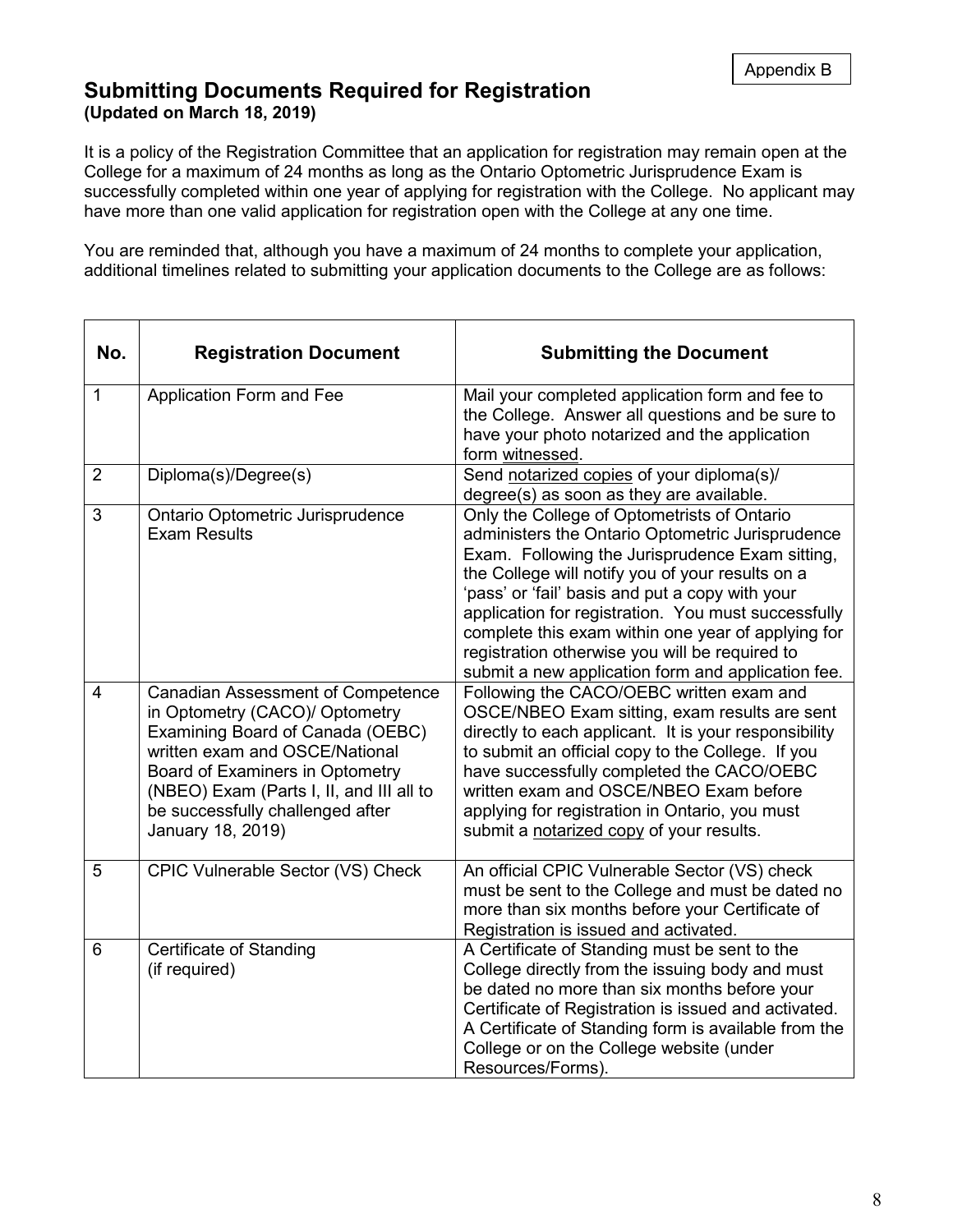| If the applicant is a Canadian citizen,<br>proof of Canadian residency in the<br>form of a notarized copy of the<br>applicant's birth certificate or the<br>applicant's passport page containing<br>the applicant's identification information | Submit a notarized copy of your document. In<br>order for your Certificate of Registration to be<br>issued and activated, this document must be<br>valid. |
|------------------------------------------------------------------------------------------------------------------------------------------------------------------------------------------------------------------------------------------------|-----------------------------------------------------------------------------------------------------------------------------------------------------------|
| If the applicant is not a Canadian<br>citizen: permanent residency or<br>authorization under the Immigration Act<br>to engage in the practice of optometry                                                                                     |                                                                                                                                                           |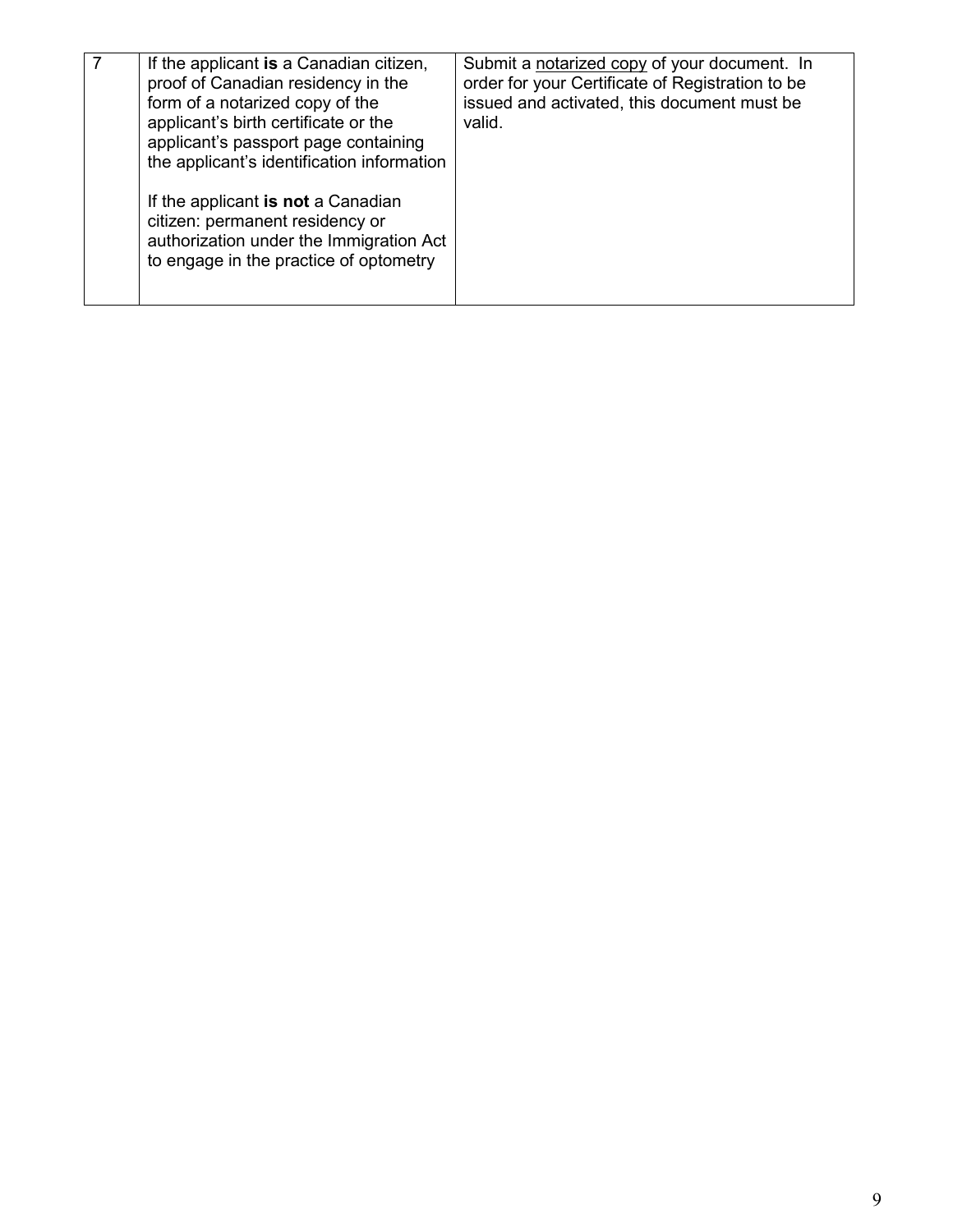## **Acceptable Variations in Documents Required for Registration (Updated on March 18, 2019)**

| No.            | <b>Registration Document</b>                            | <b>Acceptable Variations</b>                                                                                                                                                                                                                                                                                                                                                                                                                                                                                                                                                                                                                                                                                                                                                                                                                                                                                                                                                                                  |
|----------------|---------------------------------------------------------|---------------------------------------------------------------------------------------------------------------------------------------------------------------------------------------------------------------------------------------------------------------------------------------------------------------------------------------------------------------------------------------------------------------------------------------------------------------------------------------------------------------------------------------------------------------------------------------------------------------------------------------------------------------------------------------------------------------------------------------------------------------------------------------------------------------------------------------------------------------------------------------------------------------------------------------------------------------------------------------------------------------|
| 1              | Application Form and Fee                                | Regarding the notarization of photos,<br>applicants are able to submit a separate<br>page if the notary public is unable to<br>notarize the actual photo of the applicant.<br>The separate page is required to reference<br>the applicant's photo and contain a copy of<br>it, and be signed and sealed by a notary<br>public.                                                                                                                                                                                                                                                                                                                                                                                                                                                                                                                                                                                                                                                                                |
| $\overline{2}$ | Diploma(s)/Degree(s)                                    | • One acceptable variation exists for<br>applicants who had submitted notarized<br>copies of their diploma(s)/degree(s) to<br>the College in the past. For these<br>applicants, the College may be able to<br>retrieve notarized copies of their degree<br>certificates from their old application files<br>if they are available.<br>Subject to the College's satisfaction,<br>should applicants not be able to present<br>a notarized copy of their degree(s) to the<br>College due to extenuating<br>circumstances, the College may be able<br>to accept an official transcript directly<br>from the educational institution.<br>If the applicant has not graduated yet, a<br>letter sent directly by the institution<br>indicating the applicant's eligibility to<br>graduate, can be accepted in lieu of a<br>optometry degree certificate. A<br>notarized copy of the optometry degree<br>certificate can be provided to the<br>College once it is available prior to<br>registration with the College. |
| 3              | Ontario Optometric Jurisprudence Exam<br><b>Results</b> | None                                                                                                                                                                                                                                                                                                                                                                                                                                                                                                                                                                                                                                                                                                                                                                                                                                                                                                                                                                                                          |
| 4              | Entry-to-Practice Exam                                  | Canadian Assessment of Competence in<br>Optometry (CACO)/ Optometry Examining<br>Board of Canada (OEBC) written exam and<br><b>OSCE/National Board of Examiners in</b><br>Optometry (NBEO) Exam (Parts I, II, and III<br>all to be successfully challenged after<br>January 18, 2019)                                                                                                                                                                                                                                                                                                                                                                                                                                                                                                                                                                                                                                                                                                                         |
| 5              | CPIC Vulnerable Sector (VS) Check                       | None                                                                                                                                                                                                                                                                                                                                                                                                                                                                                                                                                                                                                                                                                                                                                                                                                                                                                                                                                                                                          |